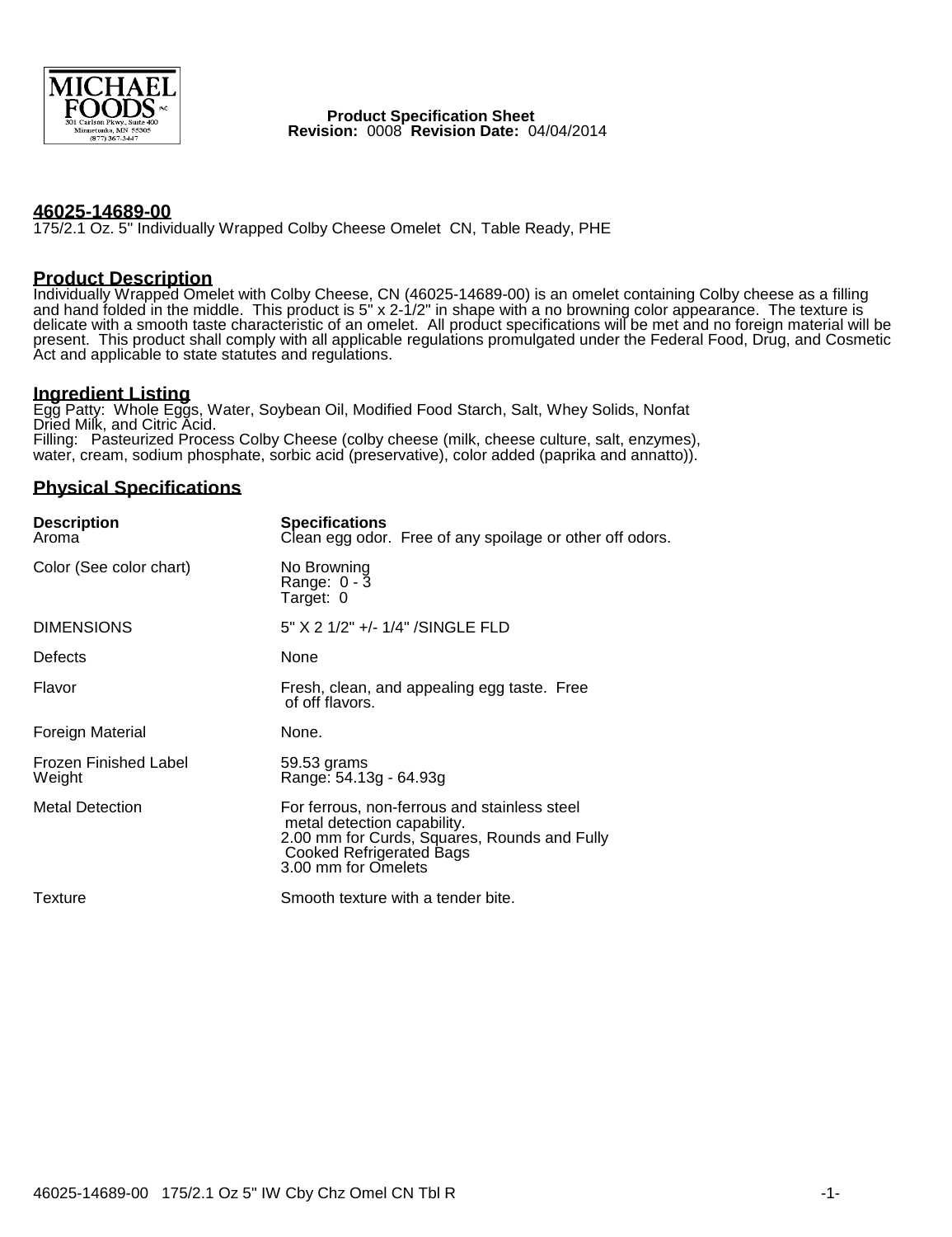# **Microbiological Specifications**

| <b>Description</b><br>Salmonella | <b>Specifications</b><br>Negative/100 g |
|----------------------------------|-----------------------------------------|
| <b>SPC</b>                       | $<$ 10,000 cfu/g                        |
| L. monocytogenes                 | Negative/50 g                           |
| E. coli                          | <10 cfu/g                               |
| Coliforms                        | $<$ 10 cfu/g                            |
| Coagulase (+) Staph              | <10 cfu/g                               |

# **Packaging Requirements General Information**

| <b>Description</b>                         | <b>Specifications</b>       |
|--------------------------------------------|-----------------------------|
| Case Dimension                             | 15.875" x 13.125" x 13.750" |
| <b>Product Count per Case</b>              | 175                         |
| Case/Cubic Feet                            | 1.660                       |
| Cases/Pallet                               | 45                          |
| Cases/Layer                                |                             |
| Gross Product Case Weight/Lbs (w/o pallet) | 25.320                      |
| Net Product Weight/Lbs                     | 22.968                      |
| Gross Product Case Weight/Lbs (w/pallet)   | 26.188                      |

| <b>Plant Specific</b>                  |                     |                    |       |
|----------------------------------------|---------------------|--------------------|-------|
| <b>Description</b>                     | Value               | <b>Description</b> | Value |
| <b>PHE - Klingerstown</b>              |                     |                    |       |
| Box, MFI-05, Wrapped CN Master         | 609363              |                    |       |
| box dimension                          | 15.000x12.125x8.500 |                    |       |
| Label, Table Ready, Blank 4 x 10 (750) | 610207              |                    |       |
| Tape, Machine 3 IN                     | 600390              |                    |       |
| Chip Board 40 x 48 18 PT.              | 604353              |                    |       |
| box dimension                          | 0.000x0.000x0.000   |                    |       |
| Wrap, Omelet Film Printed Colby        | 609365              |                    |       |

See Pallet Layout Report for pallet configuration.